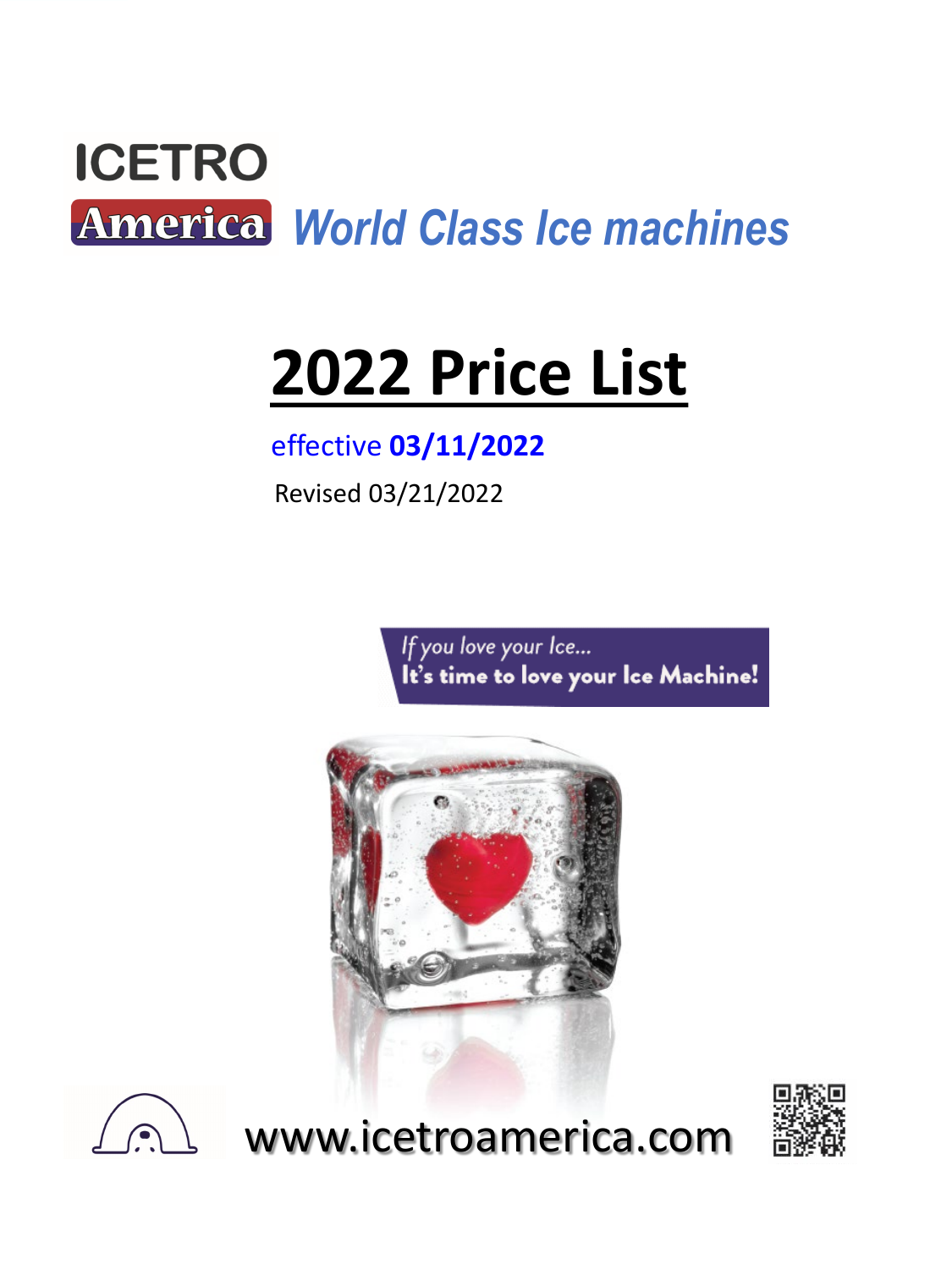

# ABOUT ICETRO

Since its inception in 1981, ICETRO has been a global industry leader in the professional food equipment manufacturer that develops Ice Machines. ICETRO is committed to providing high-performance frozen food equipment products not only to satisfy our customers' need but add value to the investment.



We strive to build long-lasting high-quality products that deliver the best value to our valuable customers and aim to be the leading provider of high-quality frozen food equipment through continuous improvements in *SIMPLICITY* of design, product *RELIABILITY* & *LONGEVITY*, and superior *PERFORMANCE*.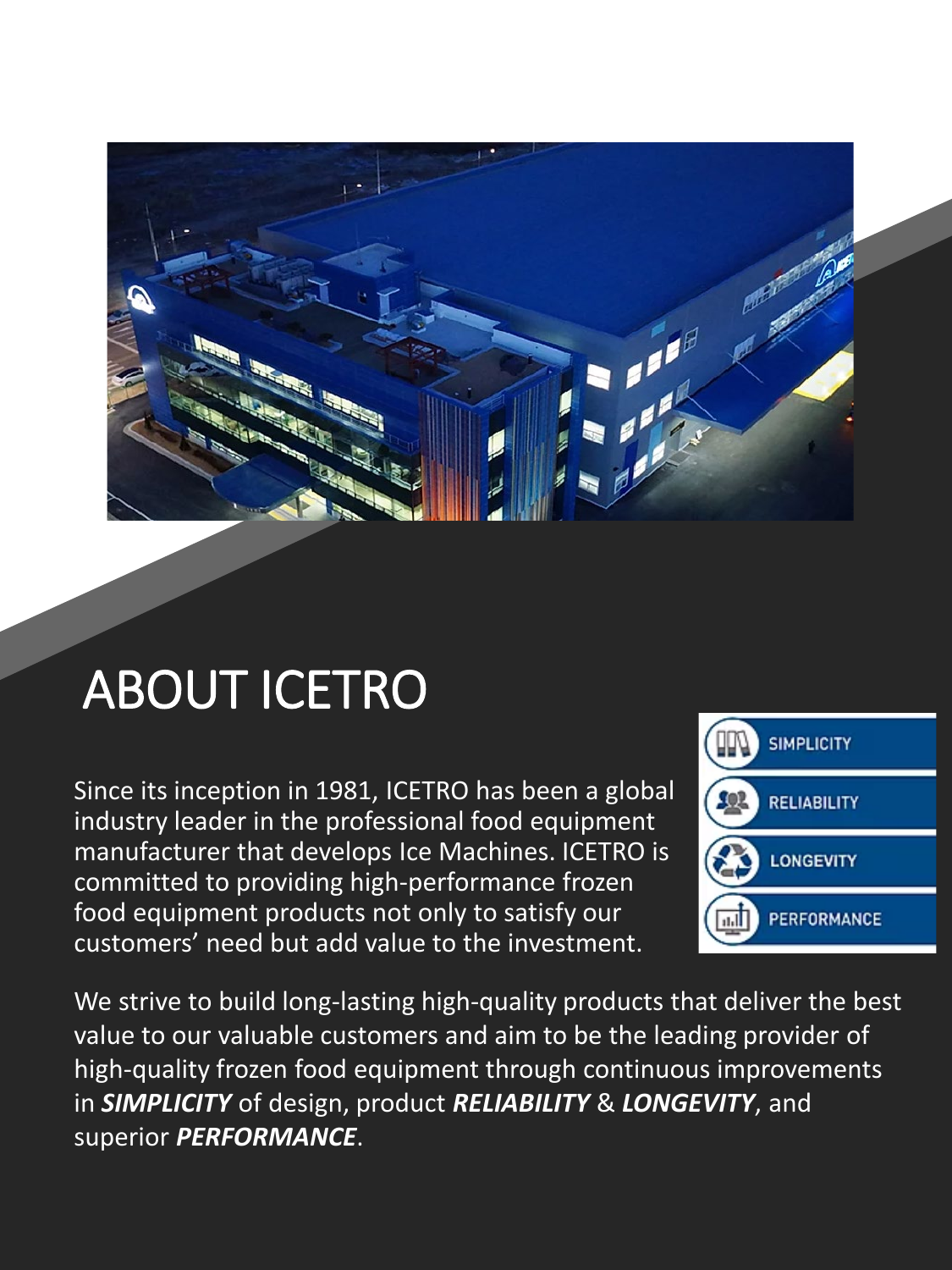# **ICE TYPE**



# **MODEL NUMBERS**



# **COMMERCIAL WARRANTY**

Ice machines – Undercounters, Modulars

- 3-year parts & labor
- 5-year part & labor for evaporator
- 5-year part & 3-year labor for compressor

Ice machines – Flake, Nugget, Ice/Water dispensers

- 3-year parts & labor
- 5-year part & 3-year labor for compressor

# **RESIDENTIAL WARRANTY**

All ICETRO equipment, if installed in residential area

1-year parts & labor

### Ice storage bins

- 3-year parts & labor
- 1-year parts & labor for IB-M900-48

(effective 02/01/2021)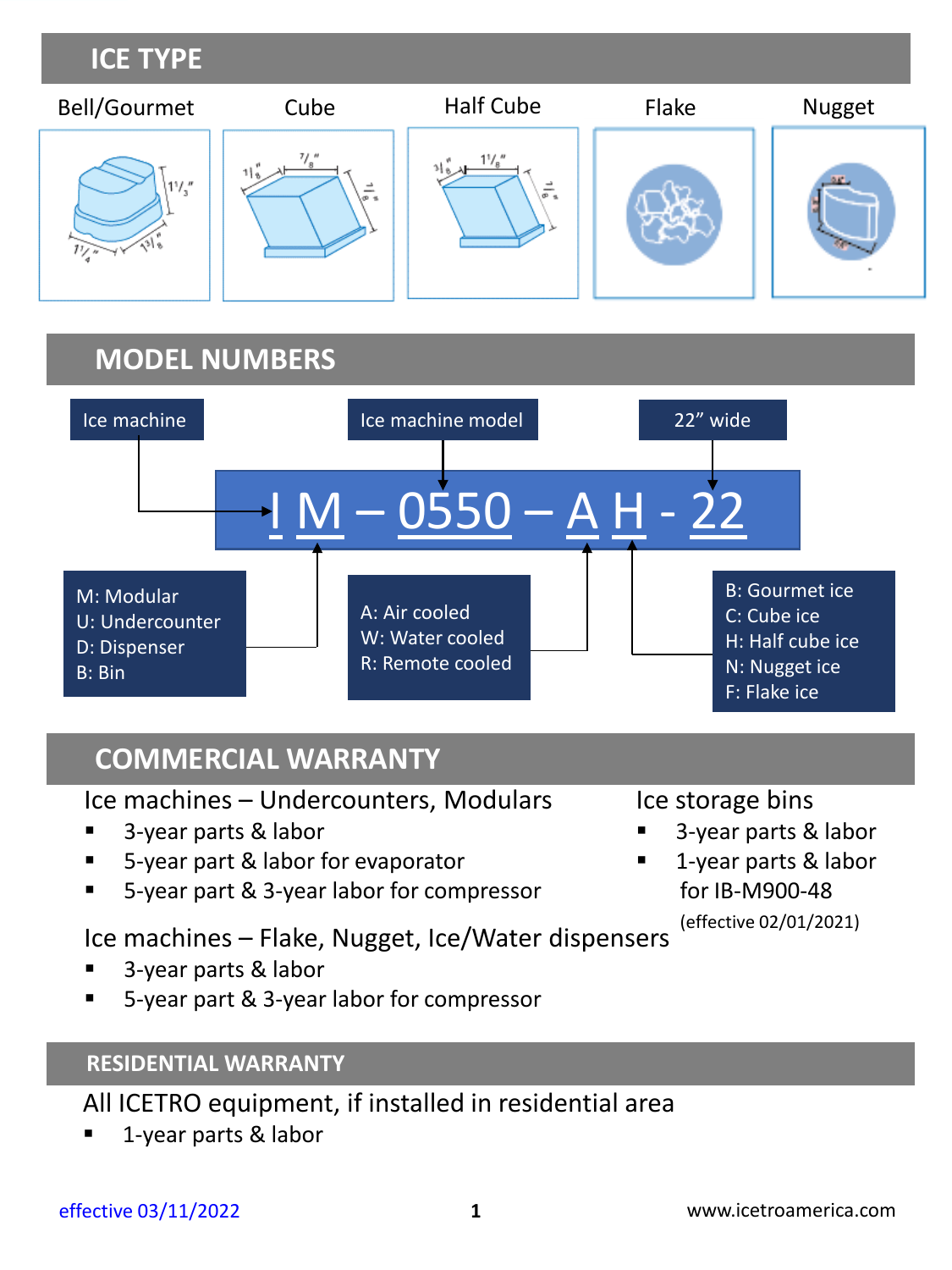# **UNDERCOUNTERS**

| <b>IU-0070</b>                                                                                                                                                                                                                                 | <b>UNDERCOUNTER</b><br>Dimension (W x D x H): 16" x 19" x 31" (w/o legs)<br>Shipping Weight: 115 lbs |                  |         |                                   |                          | Self-contained bin up to 26lbs<br>Electrical 115V/60Hz/1Ph |                                  |
|------------------------------------------------------------------------------------------------------------------------------------------------------------------------------------------------------------------------------------------------|------------------------------------------------------------------------------------------------------|------------------|---------|-----------------------------------|--------------------------|------------------------------------------------------------|----------------------------------|
| Model                                                                                                                                                                                                                                          | Coolin                                                                                               | <b>Ice</b>       |         | *Max Production<br>(per 24 Hours) | <b>Kwh</b><br>$/100$ lbs | List Price                                                 | Replace                          |
| <b>Name</b>                                                                                                                                                                                                                                    | g                                                                                                    | <b>Type</b>      | 70A/50W | 90A/70W                           | 90A/70W                  |                                                            | Model                            |
| <b>IU-0070-OU</b>                                                                                                                                                                                                                              | Air                                                                                                  | Bell/<br>Gourmet | 60      | 48                                | 11.15                    | \$3,950.00                                                 | <b>WU-0070-AB</b>                |
| <b>Accessories:</b><br>IcePro 400 (recommended water filter)<br>\$480.00<br>\$255.00<br>IcePro 400R (replacement cartridge)<br>*IPK-56 (drain pump kit, AC motor)<br>\$420.00<br>*IPK-60B (drain pump kit, DC motor)<br>\$605.00<br>IU-0070-OU |                                                                                                      |                  |         |                                   |                          |                                                            | IcePro 400<br>IPK-56.<br>IPK-60B |

| <b>IU-0090</b>                          | <b>UNDERCOUNTER</b><br>Dimension (W x D x H): 15" x 24" x 34"<br>Shipping Weight: 120 lbs |                                |          |                                   | Self-contained bin up to 22lbs<br>Electrical 115V/60Hz/1Ph |                          |            |
|-----------------------------------------|-------------------------------------------------------------------------------------------|--------------------------------|----------|-----------------------------------|------------------------------------------------------------|--------------------------|------------|
| Model                                   | Coolin                                                                                    | lce.                           |          | *Max Production<br>(per 24 Hours) | <b>Kwh</b><br>$/100$ lbs                                   | List Price               | Replace    |
| <b>Name</b>                             | g                                                                                         | <b>Type</b>                    | 70A/50W  | 90A/70W                           | 90A/70W                                                    |                          | Model      |
| <b>IU-0090-AN</b><br><b>IU-0090-ANP</b> | Air<br>Air                                                                                | <b>Nugget</b><br><b>Nugget</b> | 90<br>90 | <b>TBC</b><br><b>TBC</b>          | <b>TBC</b><br>TBC.                                         | \$5,850.00<br>\$6,450.00 | N/A<br>N/A |

#### Coming in April 2022



#### **Accessories:**

IcePro 400 (recommended water filter) **\$480.00** IcePro 400R (replacement cartridge) **\$255.00** \*IPK-56 (drain pump kit, AC motor) **\$420.00** \*IPK-60B (drain pump kit, DC motor) **\$605.00**



IPK-56, IPK-60B

**ICETRO America**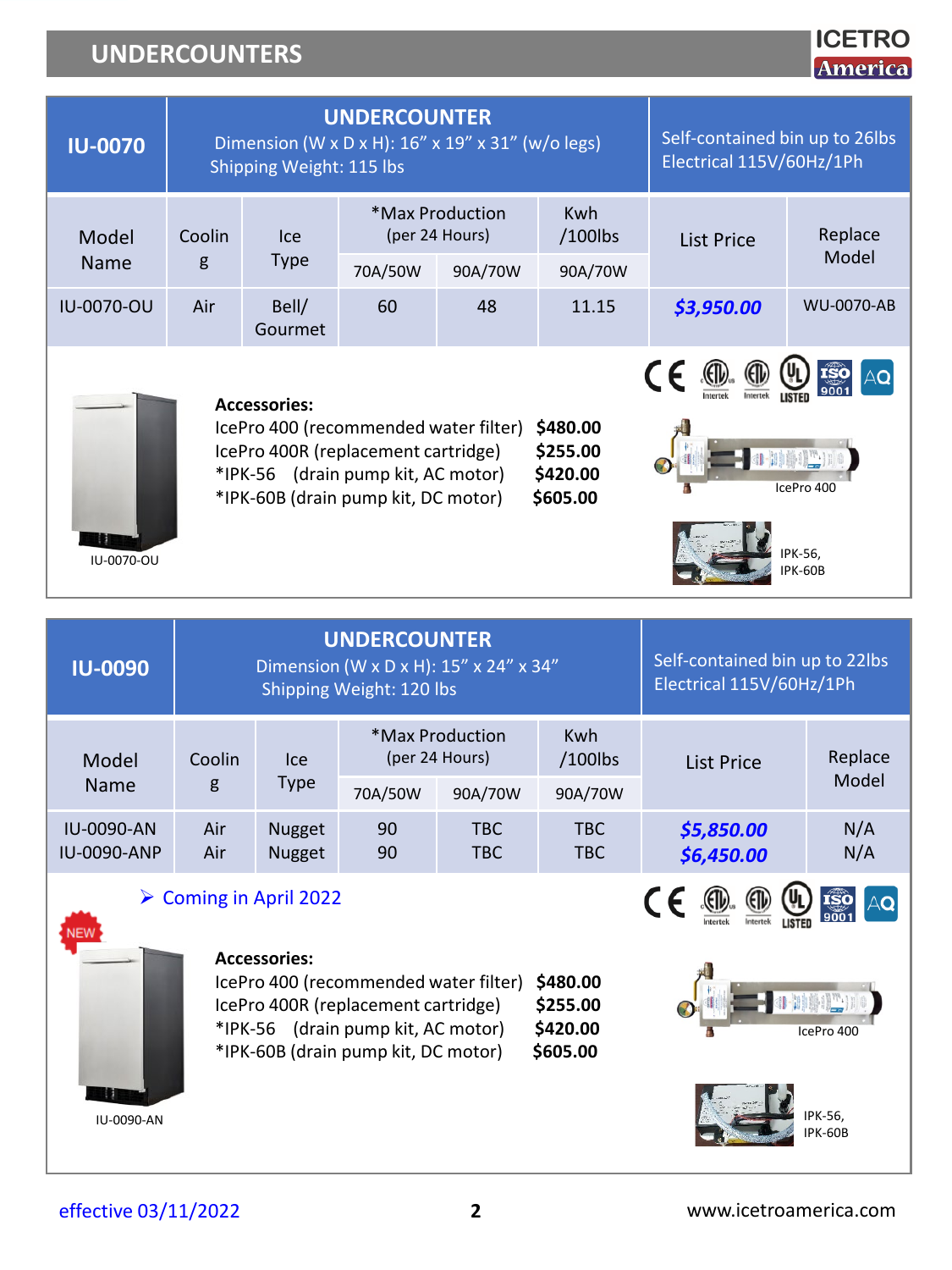# **UNDERCOUNTERS**

| <b>WU-0100</b>    | <b>UNDERCOUNTER</b><br>Dimension (W x D x H): 21" x 23" x 35" (w/o legs)<br>Shipping Weight: 127 lbs |             |                                   |                                             |                                                                             | Self-contained bin up to 27lbs<br>Electrical 115V/60Hz/1Ph |       |  |
|-------------------|------------------------------------------------------------------------------------------------------|-------------|-----------------------------------|---------------------------------------------|-----------------------------------------------------------------------------|------------------------------------------------------------|-------|--|
| Model             | Cooling                                                                                              | lce         | *Max Production<br>(per 24 Hours) |                                             | <b>Kwh</b><br>$/100$ lbs                                                    | Replace<br>List Price                                      |       |  |
| Name              |                                                                                                      | <b>Type</b> | 70A/50W                           | 90A/70W                                     | 90A/70W                                                                     |                                                            | Model |  |
| <b>WU-0100-AC</b> | Air                                                                                                  | Cube        | 9.39<br>105<br>74                 |                                             | \$4,350.00                                                                  | N/A                                                        |       |  |
| <b>WU-0100-AC</b> | <b>Accessories:</b>                                                                                  |             |                                   | *FWU-0100R (replacement cartridge) \$100.00 | and one is included with machine.<br>Recommended to replace every 6 months. | *FWU-0100R is required for this machine to operate,        |       |  |

| <b>IU-0170</b>                         |            | Dimension (W x D x H): 26" x 27" x 38" (w/o legs)<br>Shipping Weight: 183 lbs | <b>UNDERCOUNTER</b>               |            | Self-contained bin up to<br>77lbs<br>Electrical 115V/60Hz/1Ph |                          |                  |
|----------------------------------------|------------|-------------------------------------------------------------------------------|-----------------------------------|------------|---------------------------------------------------------------|--------------------------|------------------|
| Model                                  | Cooli      | Ice                                                                           | *Max Production<br>(per 24 Hours) |            | <b>Kwh</b><br>/100lbs                                         | List Price               | Replace<br>Model |
| <b>Name</b>                            | ng         | <b>Type</b>                                                                   | 70A/50W                           | 90A/70W    | 90A/70W                                                       |                          |                  |
| <b>IU-0170-AC</b><br><b>IU-0170-AH</b> | Air<br>Air | Cube<br><b>Half Cube</b>                                                      | 175<br>175                        | 140<br>140 | 8.62<br>8.62                                                  | \$4,780.00<br>\$4,780.00 | N/A<br>N/A       |



#### **Accessories:**

IcePro 400 (recommended water filter) **\$480.00** IcePro 400R (replacement cartridge) **\$255.00**



1-year extended Warranty For more information, please visit our web site

 $C \in \bigoplus_{\text{Increte}} \bigoplus_{\text{Increte}} \bigoplus_{\text{LISTED}}$ 

effective 03/11/2022

**ICETRO America**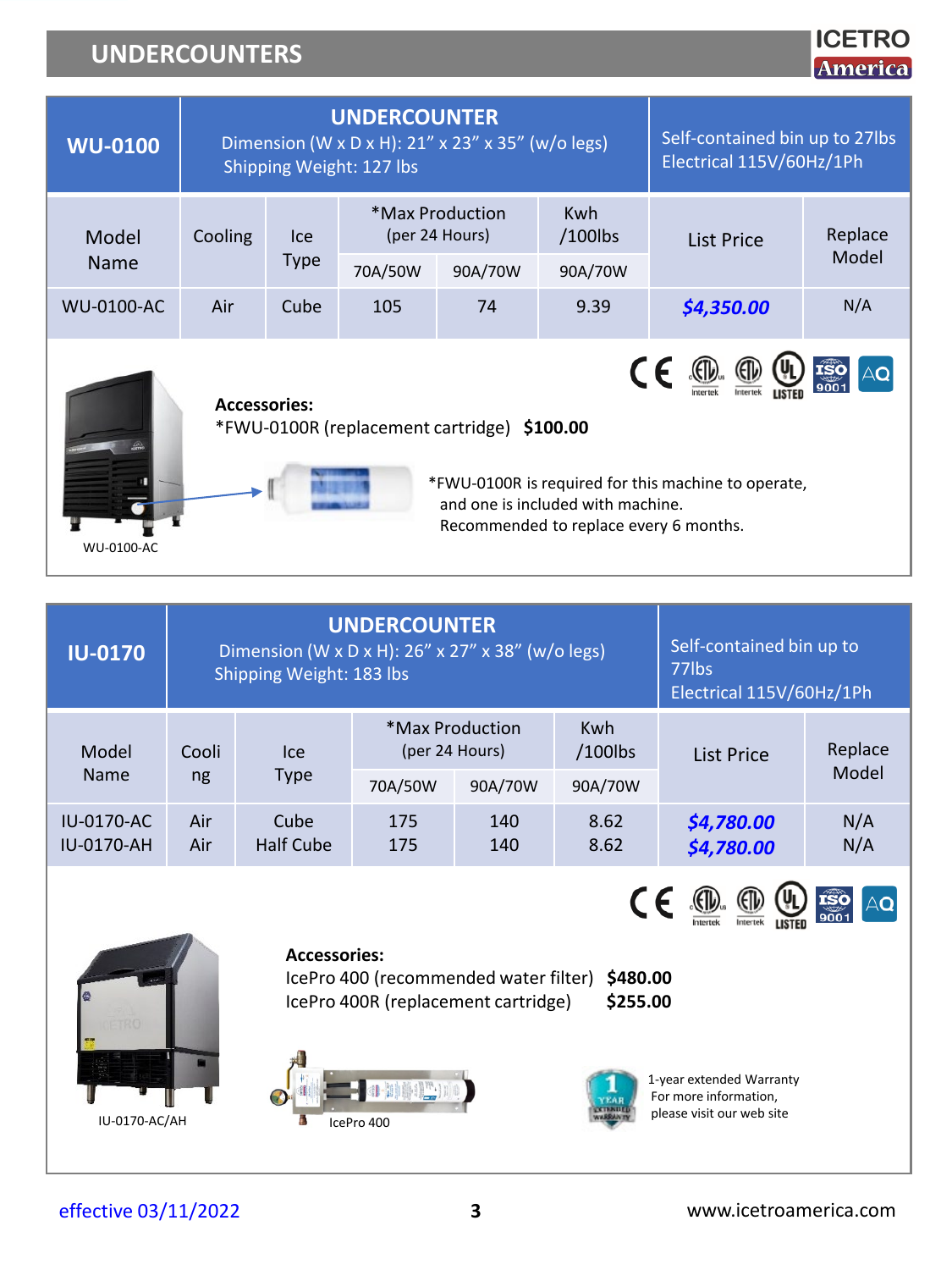# **UNDERCOUNTERS**



**Simplicity, Reliability, Longevity and High Performance Best Value Ice Machines** 

**Under Counters** 



**ICETRO**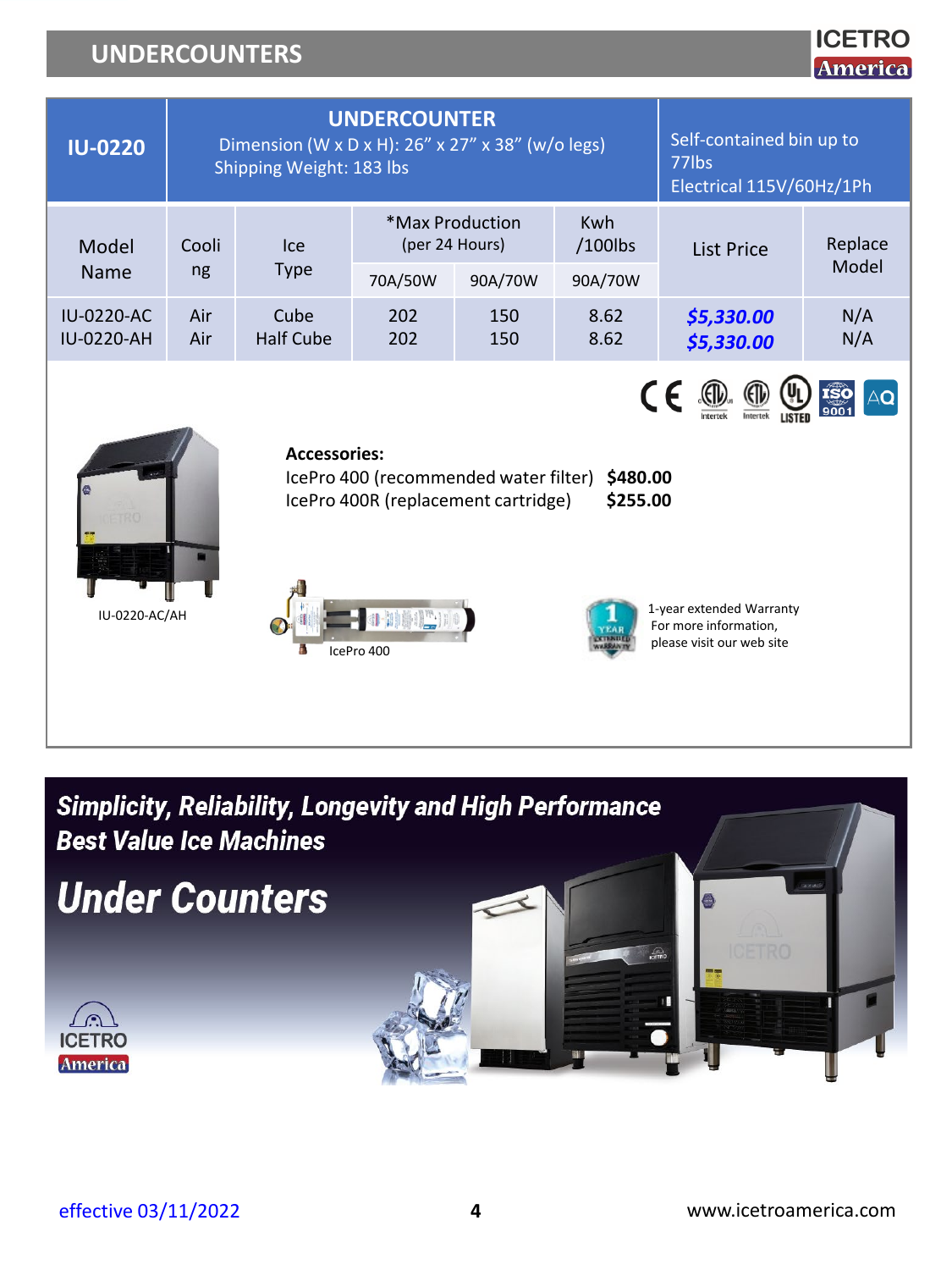**ICETRO America** 

| <b>IM-0350</b>                                                    | <b>MAESTRO SERIES</b><br>Dimension (W x D x H): 22" x 25" x 23" (22" Head)<br>30" x 25" x 23" (30" Head) |                                               |                          |                                              |                                     | Electrical 115/60Hz/1Ph<br><b>Shipping Weight: 163lbs</b><br>171lbs |
|-------------------------------------------------------------------|----------------------------------------------------------------------------------------------------------|-----------------------------------------------|--------------------------|----------------------------------------------|-------------------------------------|---------------------------------------------------------------------|
| Model<br><b>Name</b>                                              | Coolin<br>g                                                                                              | lce<br><b>Type</b>                            | 70A/50W                  | *Max Production<br>(per 24 Hours)<br>90A/70W | <b>Kwh</b><br>$/100$ lbs<br>90A/70W | List Price                                                          |
| IM-0350-AC-22<br>IM-0350-AH-22<br><b>IM-0350-AC</b><br>IM-0350-AH | Air<br>Air<br>Air<br>Air                                                                                 | Cube<br>Half Cube<br>Cube<br><b>Half Cube</b> | 394<br>394<br>367<br>367 | 311<br>311<br>304<br>304                     | 6.20<br>6.20<br>6.20<br>6.20        | \$5,480.00<br>\$5,480.00<br>\$5,380.00<br>\$5,380.00                |





IM-0350-AC/AH IBT-2230R (8" bin top adapter, *left mount 22" Head on 30" Bin*) **\$150.00**

**Accessories:**

IBT-2230B (4" two bin top adapters, center *mount 22" Head on 30" Bin*) **\$170.00** ITS-150KIT (Bin Stat Kit for Beverage dispensers) **\$460.00**

IM-0350-AC/AH with IB-033



IcePro 400 (recommended water filter) **\$480.00** IcePro 400R (replacement cartridge) **\$255.00**



1-year extended Warranty For more information, please visit our web site

#### **Recommended Ice storage bins:**

IB-026-22 (22" x 34" x 38", 265 lbs storage) **\$2,200.00** IB-033 (30" x 34" x 38", 350 lbs storage) **\$2,200.00** IB-044 (30" x 34" x 46", 440 lbs storage) **\$2,510.00**









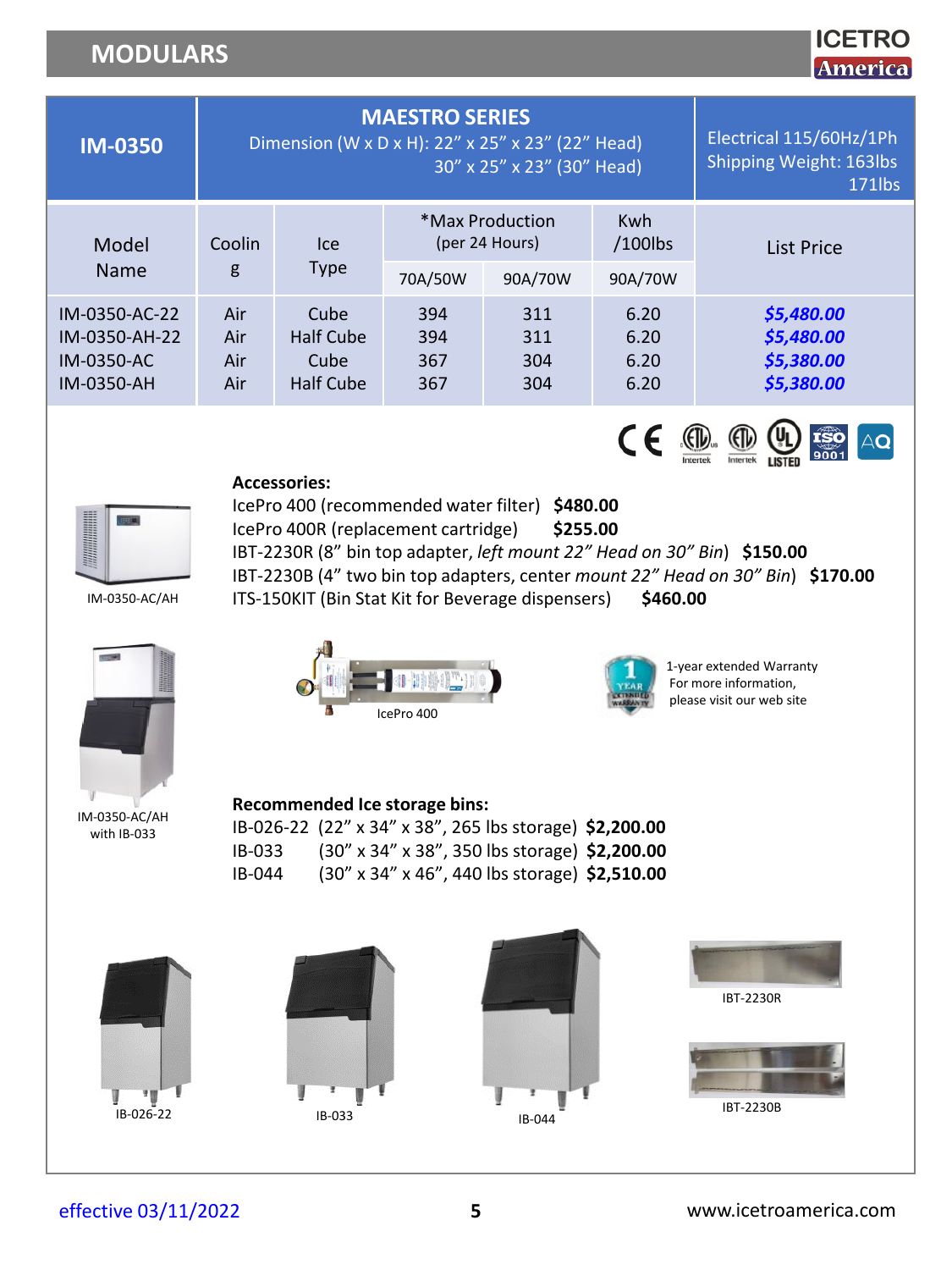|                |             |                                                                                                                             |                                                                              |         |                          | 7217713 8 14      |
|----------------|-------------|-----------------------------------------------------------------------------------------------------------------------------|------------------------------------------------------------------------------|---------|--------------------------|-------------------|
| <b>IM-0460</b> |             | <b>MAESTRO SERIES</b><br>Dimension (W x D x H): 22" x 25" x 23" (22" Head)<br>Replace model: WM-0460-AC/AH-22, WM-460-AC/AH | Electrical 115/60Hz/1Ph<br><b>Shipping Weight:</b><br>168lbs, 184lbs, 192lbs |         |                          |                   |
| Model<br>Name  | Coolin<br>g | <b>Ice</b><br><b>Type</b>                                                                                                   | *Max Production<br>(per 24 Hours)                                            |         | <b>Kwh</b><br>$/100$ lbs | <b>List Price</b> |
|                |             |                                                                                                                             | 70A/50W                                                                      | 90A/70W | 90A/70W                  |                   |
| IM-0460-AC-22  | Air         | Cube                                                                                                                        | 443                                                                          | 331     | 6.21                     | \$5,960.00        |
| IM-0460-AH-22  | Air         | <b>Half Cube</b>                                                                                                            | 443                                                                          | 331     | 6.21                     | \$5,960.00        |
| IM-0460-AC     | Air         | Cube                                                                                                                        | 444                                                                          | 364     | 5.43                     | \$5,860.00        |
| IM-0460-AH     | Air         | <b>Half Cube</b>                                                                                                            | 444                                                                          | 364     | 5.43                     | \$5,860.00        |
| IM-0460-WC     | Water       | Cube                                                                                                                        | 463                                                                          | 407     | 4.56                     | \$6,655.00        |
| IM-0460-WH     | Water       | <b>Half Cube</b>                                                                                                            | 463                                                                          | 407     | 4.56                     | \$6,655.00        |



#### **Accessories:**

IcePro 400 (recommended water filter) **\$480.00**

IcePro 400R (replacement cartridge) **\$255.00**

ITS-150KIT (Bin Stat Kit for Beverage dispensers) **\$460.00**

IBT-2230R (8" bin top adapter, *left mount 22" Head on 30" Bin*) **\$150.00**

IBT-2230B (4" two bin top adapters, center *mount 22" Head on 30" Bin*) **\$170.00**

IM-0460-AC/AH







1-year extended Warranty For more information, please visit our web site

 $C \in \bigoplus_{\text{interlex}} \bigoplus_{\text{Interlex}} \bigoplus_{\text{LISTB}} \overline{\text{ISO}}$ 

 $A$ Q

#### **Recommended Ice storage bins:**

IM-0460-AC/AH with IB-033

IB-026-22 (22" x 34" x 38", 265 lbs storage) **\$2,200.00** IB-033 (30" x 34" x 38", 350 lbs storage) **\$2,200.00** IB-044 (30" x 34" x 46", 440 lbs storage) **\$2,510.00**

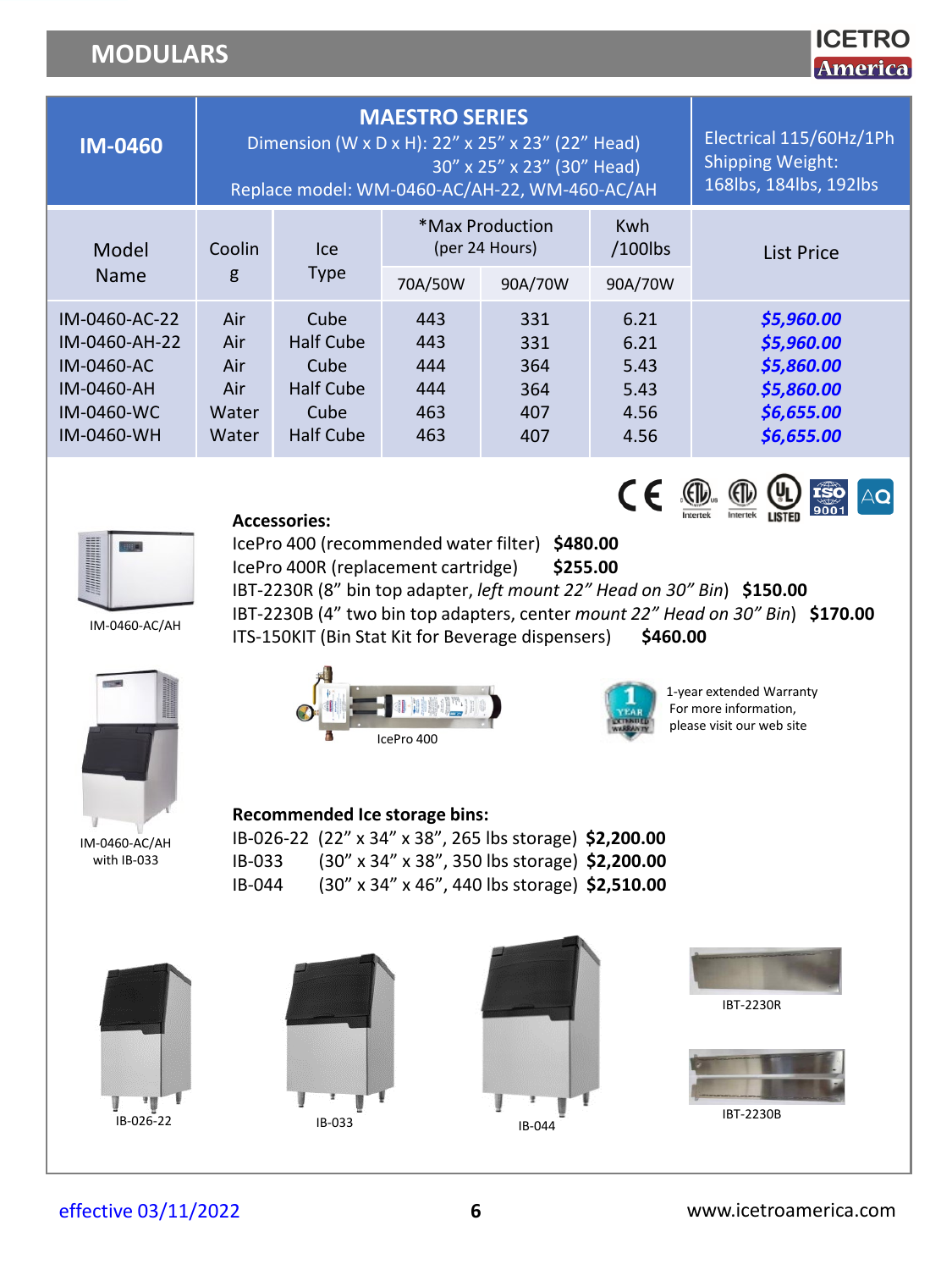### **ICETRO America**

AQ

| <b>IM-0550</b>                                                                                |                                            | <b>MAESTRO SERIES</b><br>Dimension (W x D x H): 22" x 25" x 23" (22" Head) | Electrical 115/60Hz/1Ph<br><b>Shipping Weight:</b><br>171lbs, 189lbs, 192lbs |                                        |                                              |                                                                                  |
|-----------------------------------------------------------------------------------------------|--------------------------------------------|----------------------------------------------------------------------------|------------------------------------------------------------------------------|----------------------------------------|----------------------------------------------|----------------------------------------------------------------------------------|
| Model                                                                                         | Coolin                                     | lce.                                                                       |                                                                              | *Max Production<br>(per 24 Hours)      | <b>Kwh</b><br>$/100$ lbs                     | List Price                                                                       |
| <b>Name</b>                                                                                   | g                                          | <b>Type</b>                                                                | 70A/50W                                                                      | 90A/70W                                | 90A/70W                                      |                                                                                  |
| IM-0550-AC-22<br>IM-0550-AH-22<br>IM-0550-AC<br>IM-0550-AH<br><b>IM-0550-WC</b><br>IM-0550-WH | Air<br>Air<br>Air<br>Air<br>Water<br>Water | Cube<br><b>Half Cube</b><br>Cube<br><b>Half Cube</b><br>Cube<br>Half Cube  | 508<br>508<br>551<br>551<br>547<br>547                                       | 383<br>383<br>399<br>399<br>483<br>483 | 6.08<br>6.08<br>5.91<br>5.91<br>4.53<br>4.53 | \$6,640.00<br>\$6,640.00<br>\$6,530.00<br>\$6,530.00<br>\$7,030.00<br>\$7,030.00 |



**Accessories:**

IcePro 400 (recommended water filter) **\$480.00** IcePro 400R (replacement cartridge) **\$255.00** IcePro 800 (recommended water filter) **\$655.00** IcePro 800R (replacement cartridge) **\$430.00** IBT-2230R (8" bin top adapter, *left mount 22" Head on 30" Bin*) **\$150.00**

IBT-2230B (4" two bin top adapters, center *mount 22" Head on 30" Bin*) **\$170.00**

IM-0550-AC/AH



IcePro 400, IcePro 800



1-year extended Warranty For more information, please visit our web site

 $\mathsf{C}\leftarrow \bigoplus_{\substack{\mathsf{Increte}\\ \mathsf{Increte}}} \bigoplus_{\substack{\mathsf{Increte}\\ \mathsf{Inorder}}} \bigoplus_{\mathsf{MSE}} \bigoplus_{\substack{\mathsf{1.50}}\\ \mathsf{1.6001}}$ 

IM-0550-AC/AH with IB-044

**Recommended Ice storage bins:**

IB-026-22 (22" x 34" x 38", 265 lbs storage) **\$2,200.00** IB-033 (30" x 34" x 38", 350 lbs storage) **\$2,200.00** IB-044 (30" x 34" x 46", 440 lbs storage) **\$2,510.00**

ITS-150KIT (Bin Stat Kit for Beverage dispensers) **\$460.00**











IBT-2230B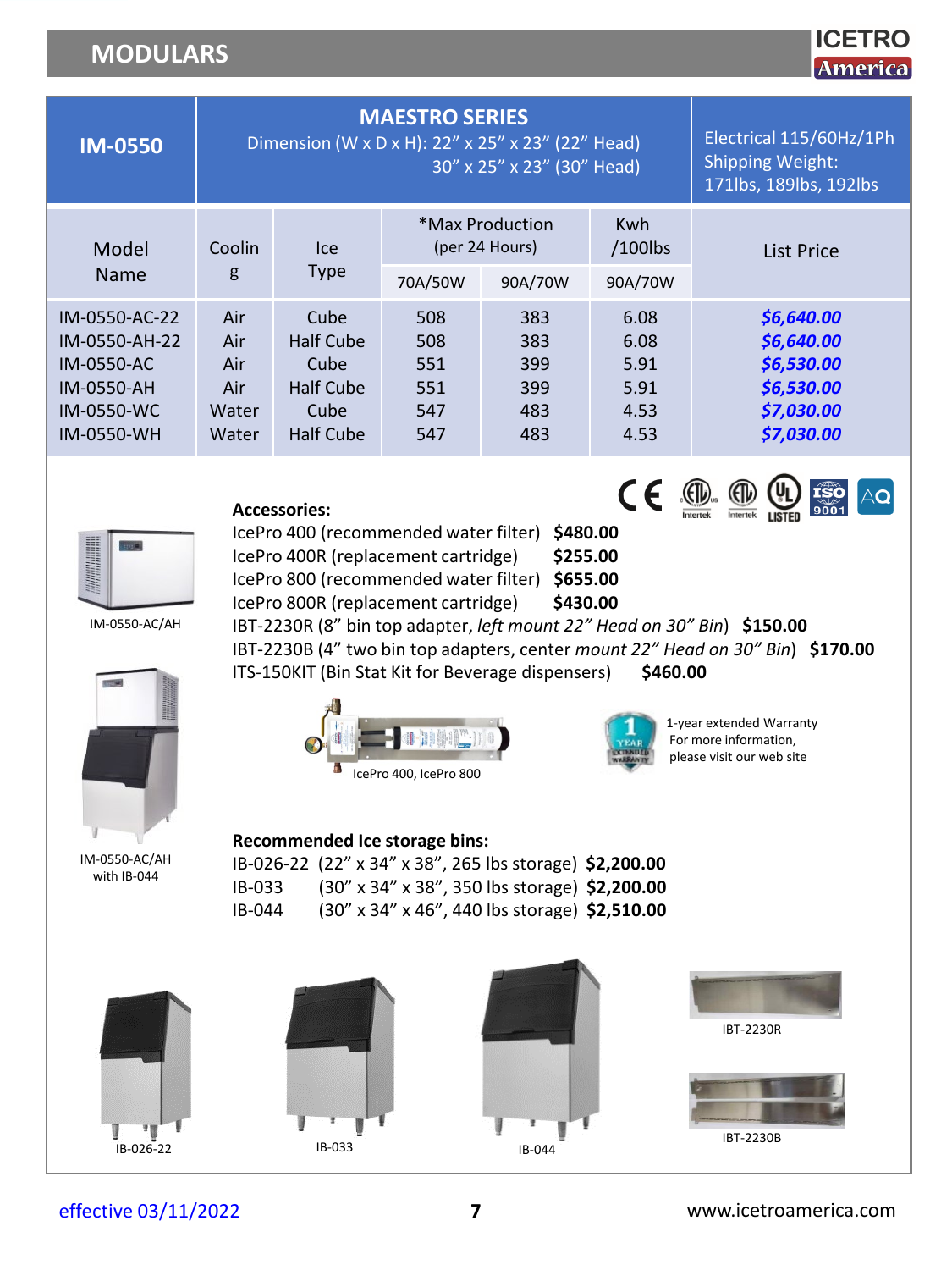### **ICETRO America**

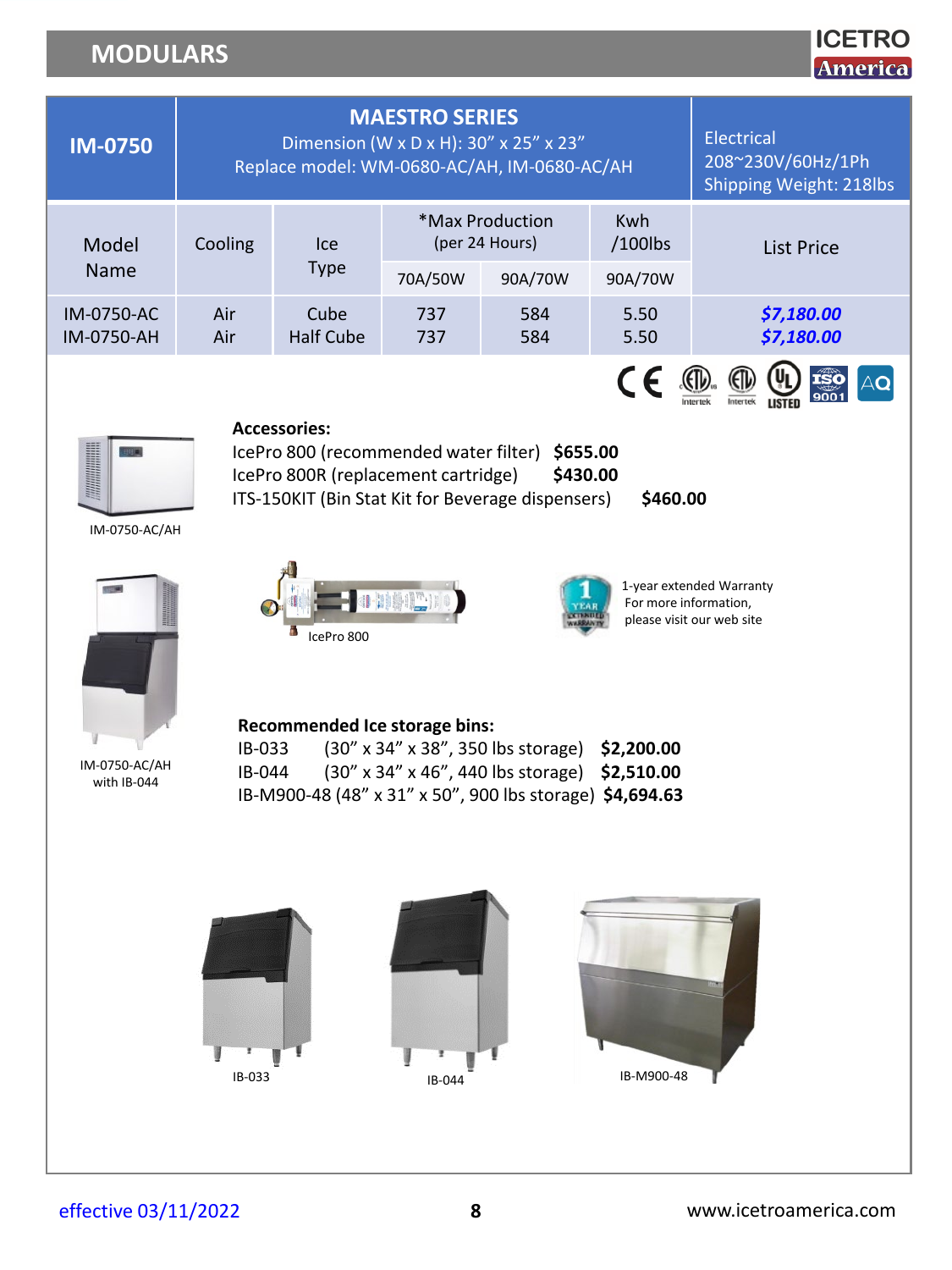# **ICETRO**

|                                                               |                  |                                                                                                                                                                                                                                                                         |                             |                                                                                                                      |                              | <u>AIMELICA</u>                                                                                                                                                                            |
|---------------------------------------------------------------|------------------|-------------------------------------------------------------------------------------------------------------------------------------------------------------------------------------------------------------------------------------------------------------------------|-----------------------------|----------------------------------------------------------------------------------------------------------------------|------------------------------|--------------------------------------------------------------------------------------------------------------------------------------------------------------------------------------------|
| <b>IM-0770</b>                                                |                  |                                                                                                                                                                                                                                                                         | <b>Flake/Nugget Machine</b> | Dimension (W x D x H): 22" x 25" x 26"                                                                               |                              | Electrical 115/60Hz/1Ph<br>Shipping Weight: 201lbs                                                                                                                                         |
| Model                                                         | Cooling          | Ice                                                                                                                                                                                                                                                                     |                             | *Max Production<br>(per 24 Hours)                                                                                    | Kwh<br>$/100$ lbs            | <b>List Price</b>                                                                                                                                                                          |
| Name                                                          |                  | <b>Type</b>                                                                                                                                                                                                                                                             | 70A/50W                     | 90A/70W                                                                                                              | 90A/70W                      |                                                                                                                                                                                            |
| <b>IM-0770-AF</b><br><b>IM-0770-AN</b>                        | Air<br>Air       | Flake<br><b>Nugget</b>                                                                                                                                                                                                                                                  | 760<br>717                  | 595<br>562                                                                                                           | 5.18<br>5.43                 | \$10,050.00<br>\$10,050.00                                                                                                                                                                 |
| IM-0770-AF/AN<br>IM-0770-AF/AN<br>with IB-026-22<br>IB-026-22 | IB-033<br>IB-044 | <b>Accessories:</b><br>IcePro 800 (recommended water filter) \$655.00<br>IcePro 800R (replacement cartridge)<br>ITS-150KIT (Bin Stat Kit for Beverage dispensers)<br>Recommended Ice storage bins:<br>IB-026-22 (22" x 34" x 38", 265 lbs storage) \$2,200.00<br>IB-033 |                             | \$430.00<br>(30" x 34" x 38", 350 lbs storage) \$2,200.00<br>(30" x 34" x 46", 440 lbs storage) \$2,510.00<br>IB-044 | CE<br>\$460.00<br>IcePro 800 | IBT-2230R (8" bin top adapter, left mount 22" Head on 30" Bin) \$150.00<br>IBT-2230B (4" two bin top adapters, center mount 22" Head on 30" Bin) \$170.00<br><b>IBT-2230R</b><br>IBT-2230B |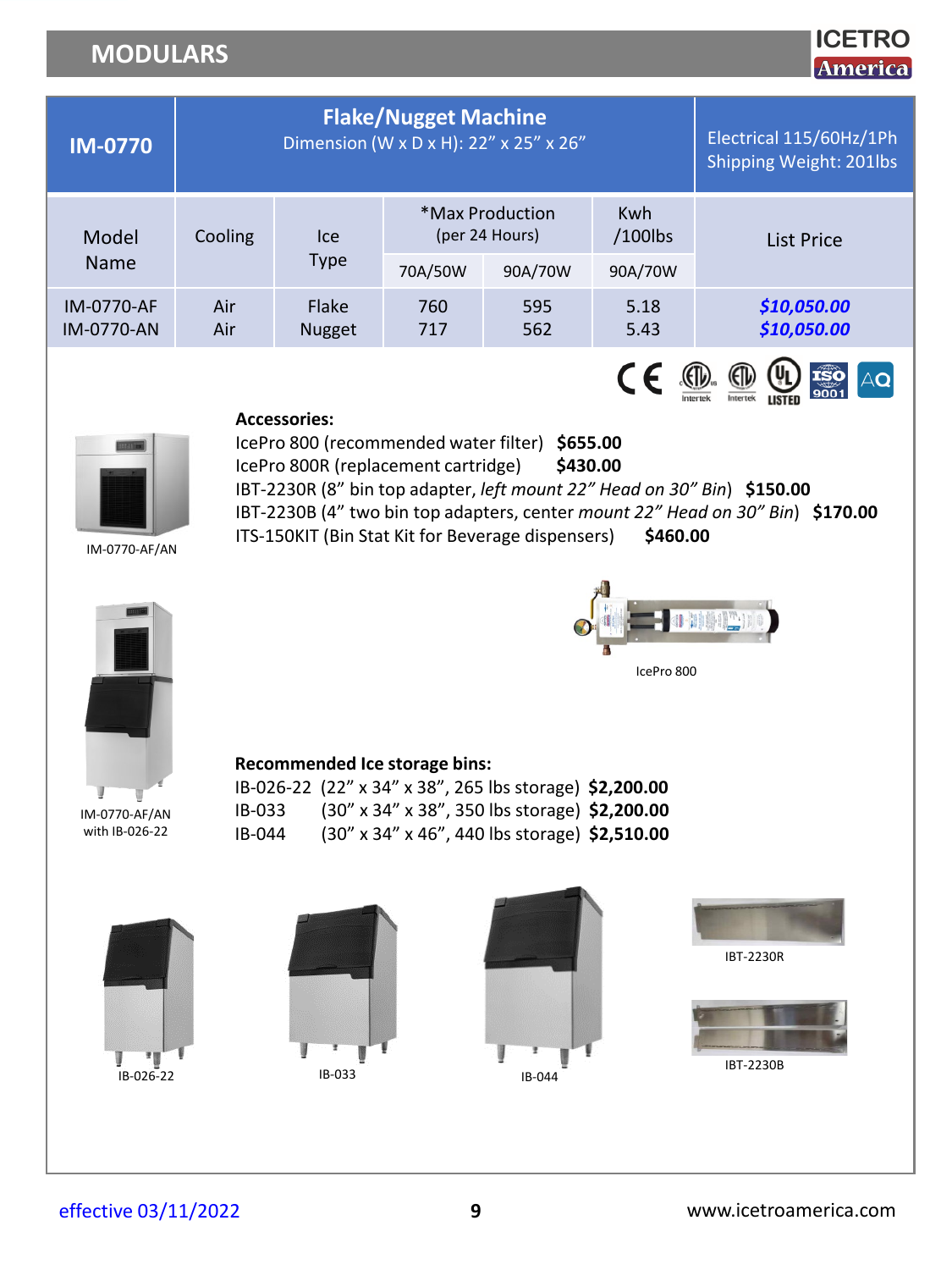| – 1 R            |
|------------------|
| Æ<br>mem<br>74 Y |

| <b>IM-1100</b>                                                                                        |                                                                      | <b>MAESTRO SERIES</b><br>Dimension (W x D x H): 30" x 25" x 30"<br>Replace model: WM-1100-AC/AH | <b>Electrical</b><br>208~230V/60Hz/1Ph<br>Shipping Weight: 262lbs |                                            |                                              |                                                                                                  |
|-------------------------------------------------------------------------------------------------------|----------------------------------------------------------------------|-------------------------------------------------------------------------------------------------|-------------------------------------------------------------------|--------------------------------------------|----------------------------------------------|--------------------------------------------------------------------------------------------------|
| Model                                                                                                 | Cooling                                                              | lce.                                                                                            |                                                                   | *Max Production<br>(per 24 Hours)          | <b>Kwh</b><br>$/100$ lbs                     | List Price                                                                                       |
| Name                                                                                                  |                                                                      | <b>Type</b>                                                                                     | 70A/50W                                                           | 90A/70W                                    | 90A/70W                                      |                                                                                                  |
| IM-1100-AC<br>IM-1100-AH<br>$IM-1100-WC$<br>IM-1100-WH<br><b>IM-1100-RC</b><br>IM-1100-RH<br>IRC-1100 | Air<br>Air<br>Water<br>Water<br>Remote<br>Remote<br>Remote Condenser | Cube<br><b>Half Cube</b><br>Cube<br><b>Half Cube</b><br>Cube<br><b>Half Cube</b>                | 1,106<br>1,106<br>1,036<br>1,036<br>1,081<br>1,081                | 875<br>875<br>1,004<br>1,004<br>949<br>949 | 4.99<br>4.99<br>4.13<br>4.13<br>4.72<br>4.72 | \$9,970.00<br>\$9,970.00<br>\$10,470.00<br>\$10,470.00<br>\$9,770.00<br>\$9,770.00<br>\$2,625.00 |



IM-1100-AC/AH





#### **Accessories:**

IcePro 1300 (recommended water filter) **\$915.00** IcePro 1300R (replacement cartridge) **\$635.00**

ITS-150KIT (Bin Stat Kit for Beverage dispensers) **\$460.00** IRT-20R404A (Line set, charged, 20ft) **\$560.00**

IRT-35R404A (Line set, charged, 35ft) **\$685.00**

IRT-50R404A (Line set, charged, 50ft) **\$820.00**





IcePro 1300



**SOUTHERN** 

1-year extended Warranty For more information, please visit our web site

 $AQ$ 







IM-1100-AC/AH with IB-044

#### **Recommended Ice storage bins:** IB-044 (30" x 34" x 46", 440 lbs storage) **\$2,510.00** IB-M900-48 (48" x 31" x 50", 900 lbs storage) **\$4,694.63**

**Simplicity, Reliability, Longevity and High Performance Best Value Ice Machines** 







arration.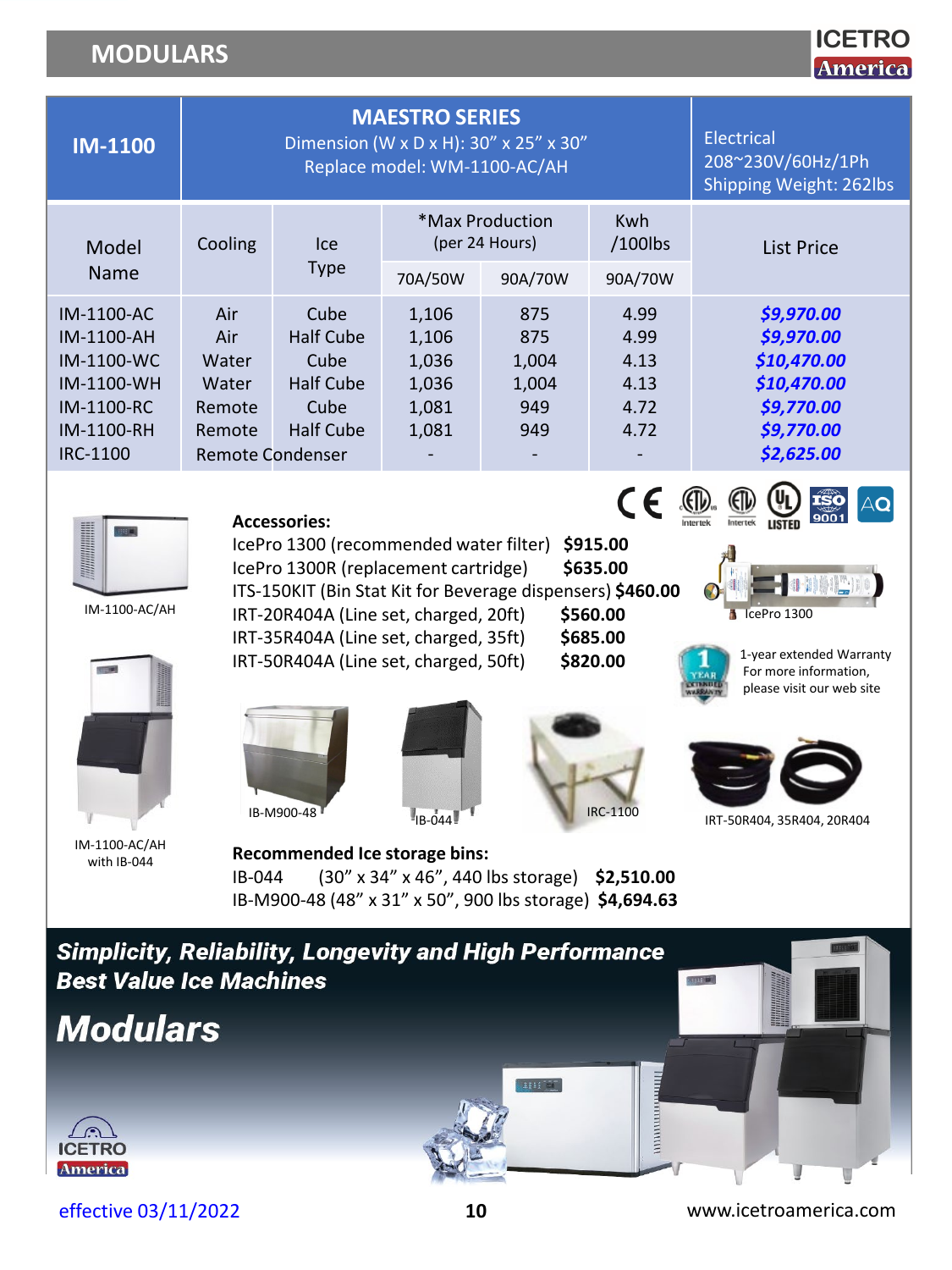# **ICE STORAGE BINS**

# **ICETRO America**

| <b>Model</b><br><b>Name</b> | <b>Ice</b><br><b>Storage</b> | <b>Dimension</b><br>$(W \times \overline{D \times H}$ , w/o legs) | <b>Shipping</b><br>Weight | <b>List Price</b> |
|-----------------------------|------------------------------|-------------------------------------------------------------------|---------------------------|-------------------|
| IB-026-22                   | 265 lbs                      | $22''$ x 34" x 38"                                                | $113$ lbs                 | \$2,200.00        |
| $IB-033$                    | 350 lbs                      | $30''$ x $34''$ x $38''$                                          | 140 lbs                   | \$2,200.00        |
| $IB-044$                    | 440 lbs                      | $30''$ x $34''$ x $46''$                                          | $167$ lbs                 | \$2,510.00        |
| *IB-M900-48                 | 900 lbs                      | 48" x 31" x 44"                                                   | 305 lbs                   | \$4,694.63        |

\*Please note that bin top adapter for IB-M900-48 included to center mount 30" Head on 48" bin, and prior request necessary to use 22" Head when place order.









 $C \in \mathbb{R}$   $\oplus$ 

#### **Accessories:**

IBT-2230R (8" bin top adapter, *left mount 22" Head on 30" Bin*) **\$150.00** IBT-2230B (4" two bin top adapters, center *mount 22" Head on 30" Bin*) **\$170.00** #3020-06800 (Four 6.3" ~ 7.8" height adjustable stainless legs package) **\$140.00**





#### **Recommended model use with:**

IB-026-22: IM-0350-22, IM-0460-22, IM-0550-22, IM-0770, WM-0460-22 IB-033: IM-0350, IM-0350-22, IM-0460, IM-0460-22, IM-0550, IM-0550-22, IM-0680, IM-0750, IM-0770, WM-0460, WM-0460-22, WM-0680 IB-044: IM-0460, IM-0460-22, IM-0550, IM-0550-22, IM-0680, IM-0750, IM-0770, IM-1100, WM-0460, WM-0460-22, WM-0680, WM-1100 IB-M900-48: IM-0550, IM-0680, IM-0750, IM-1100, WM-0680, WM-1100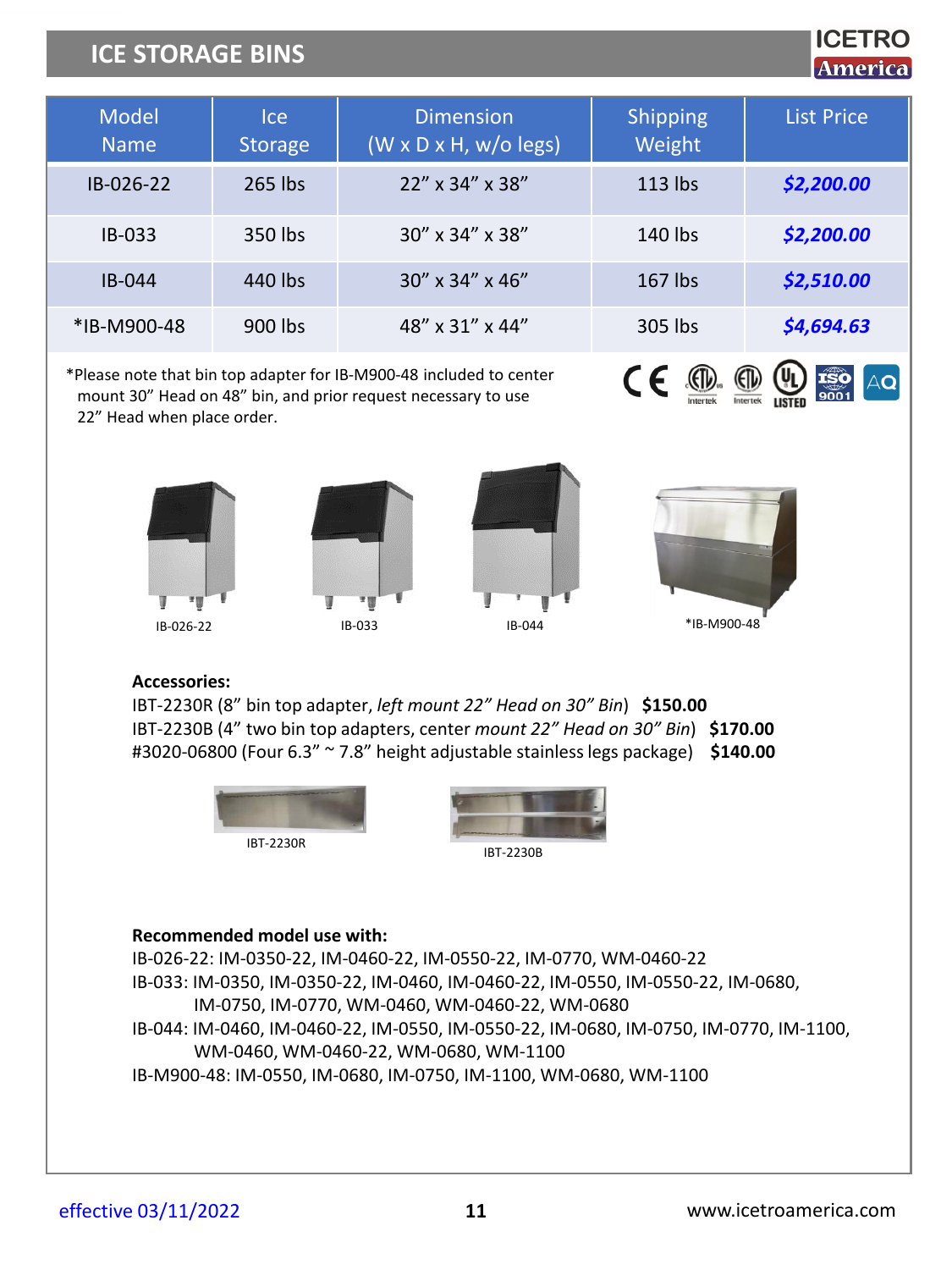# **ICE/WATER DISPENSERS (NUGGET)**

#### Model Self-Contained Storage **Dimension**  $(W \times D \times H^*)$ \*w/o foot \*Max Production (per 24 Hours) Kwh /100lbs List Price 70A/50W 90A/70W 90A/70W ID-0160-AN ID-0300-AN ID-0450-AN 5.3 lbs 11 lbs 30 lbs 13.8" x 23.9" x 25" 16.6" x 25" x 27.9" 16.6" x 26.5" x 40.04" 160 282 378 106 206 289 5.92 6.50 7.28 *\$7,120.00 \$8,410.00 \$11,050.00* Electrical 115V/60Hz/1Ph



ID-0160-AN





**Accessories:**

IcePro DIS (recommended water filter) **\$510.00** IcePro DISR (replacement cartridge) **\$340.00** IDS-0300 (Stand for ID-0300) **\$1,450.00** IDS-0350 (Stand for ID-0300 & ID-0160) **\$1,450.00** IDS-0450 (Stand for ID-0450) **\$1,650.00**



 $C \in \mathbb{C}$   $\mathbb{C}$   $\mathbb{C}$   $\mathbb{C}$ 

**ICETRO America** 

**ISO** 



Shown with ID-0300-AN



IDS-0300, IDS-0350 Stand







IDS-0450 Stand with flanged legs

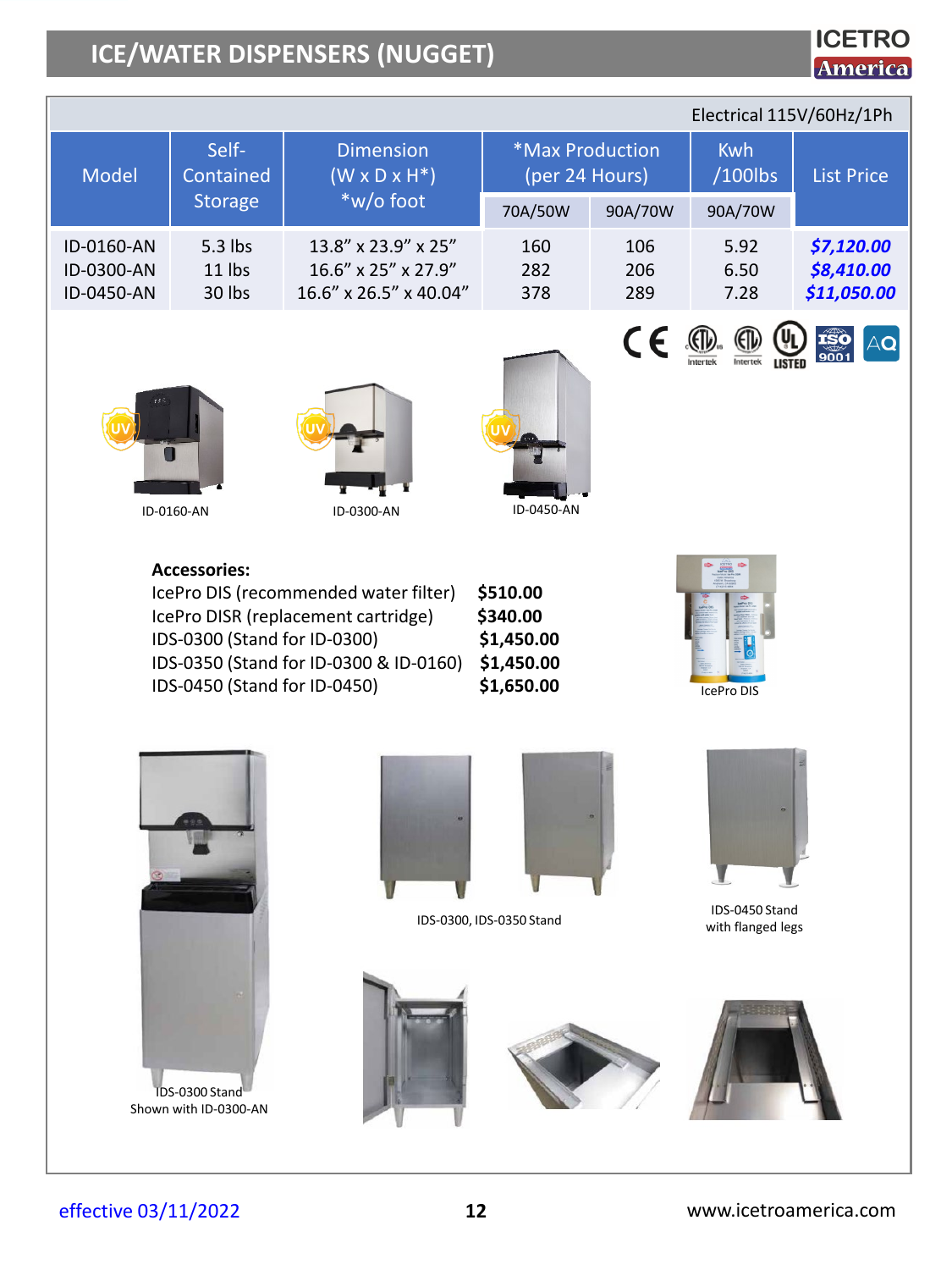# **HOTEL DISPENSERS**

Electrical 115V/60Hz/1Ph

| <b>Model</b><br><b>Name</b> | Ice<br>Storage                                                                                     | <b>Dimension</b><br>$(W \times D \times H)$                                    | Shipping<br>Weight                                                              | <b>List Price</b>         |
|-----------------------------|----------------------------------------------------------------------------------------------------|--------------------------------------------------------------------------------|---------------------------------------------------------------------------------|---------------------------|
| ID-H150-22                  | 141 lbs                                                                                            | 22.5" x 33.3" x 51.5"                                                          | 209 lbs                                                                         | \$6,150.00                |
| ID-H250-30                  | 247 lbs                                                                                            | 30" x 33.3" x 51.5"                                                            | 229 lbs                                                                         | \$7,050.00                |
| > Coming in April 2022      |                                                                                                    |                                                                                | $\epsilon$<br>ntertek                                                           | $\mathsf{AQ}$<br>Intertek |
| NEW                         | ID-H150-22<br>Shown with IM-0550-AH-22<br>(Ice machine sold separately)                            | <b>NEW</b>                                                                     | ID-H250-30<br>Shown with IM-0550-AH<br>(Ice machine sold separately)            |                           |
| ADA Complaint               | Always ON<br><b>Blue Ambiance Light</b><br>INGERO<br>ROOM KEY<br>CARD<br>Room Key Slot<br>(Option) | ICETRO<br>* Please note that the final design could be changed without notice. | Push Button to dispense ice<br>(Standard)<br>UV Light ON<br>when dispensing ice |                           |
|                             |                                                                                                    | This machine is ice dispense only, and no water dispense support.              |                                                                                 |                           |